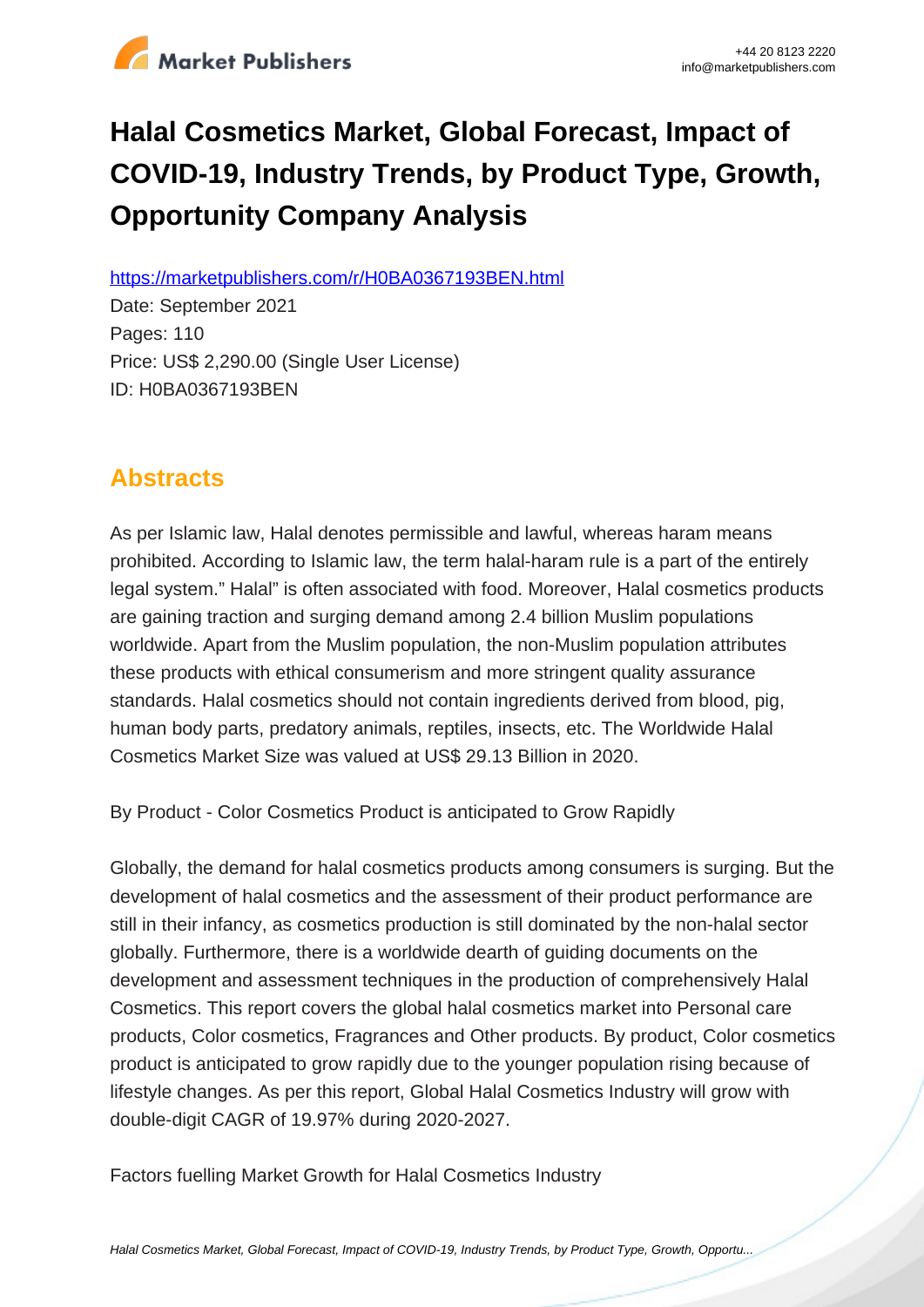

Increasing Muslim population worldwide, surging halal-certified cosmetics manufacturers, growing demands of organic color cosmetics, Online channels, most probably ecommerce and social media playing a crucial role among younger consumers globally hence giving traction to this market growth. However, high costs associated with products and lacks of standard guidelines for halal certification are some of the challenges facing this market.

By Region - Asia-Pacific's Region dominates the Halal Cosmetics Industry Globally

We have studied the global halal food market into North America, Europe, Asia-Pacific's, and South America & Middle East. Among all other regions, Asia-Pacific's region dominates the halal cosmetics industry worldwide. As most of the Muslim population belongs to this region simultaneously, the market penetrate both big and small sizes with a wider range of products is one of the prime reasons for the rise of this market in the Asia-Pacific's region. According to Renub Research, Global Halal Cosmetics Market is expected to be US\$ 104.17 Billion in 2027.

COVID -19 Impacts on Halal Cosmetics Industry

Across the globe, the halal cosmetics market have taken a hit by the COVID-19 pandemic and gives room to new products such as hand sanitizers, cream, eye care etc. As the mask-wearing, restrictions, and social distancing became a norm. Due to the pandemic, recovery of the cosmetics product market is expected to be sluggish in 2021, but it will recover during the forecast period as per Renub Research projection. The major players covered in the global halal cosmetics market are Amara Cosmetics, S&J International Enterprises, Ester Lauder Companies, L'Or?al.

Renub Research latest report titled "Halal Cosmetics Market, Global Forecast by Product (Personal care products, Color cosmetics, Fragrance and Other products) Application (Skin Care, Hair Care, Beauty Care, Others) Distribution Channel (Online & Offline) Regions (North America, Europe, Asia-Pacific's, and South America & Middle East.) Company (Amara Cosmetics, S&J International Enterprises, Ester Lauder Companies, L'Or?al)" provides comprehensive details on Global Halal Cosmetics industry.

Product Type –Market breakup from 4 viewpoints

- 1. Personal Care Products
- 2. Color Cosmetics

[Halal Cosmetics Market, Global Forecast, Impact of COVID-19, Industry Trends, by Product Type, Growth, Opportu...](https://marketpublishers.com/report/consumers_goods/cosmetics/halal-cosmetics-market-global-forecast-impact-of-covid-19-industry-trends-by-product-type-growth-opportunity-company-analysis.html)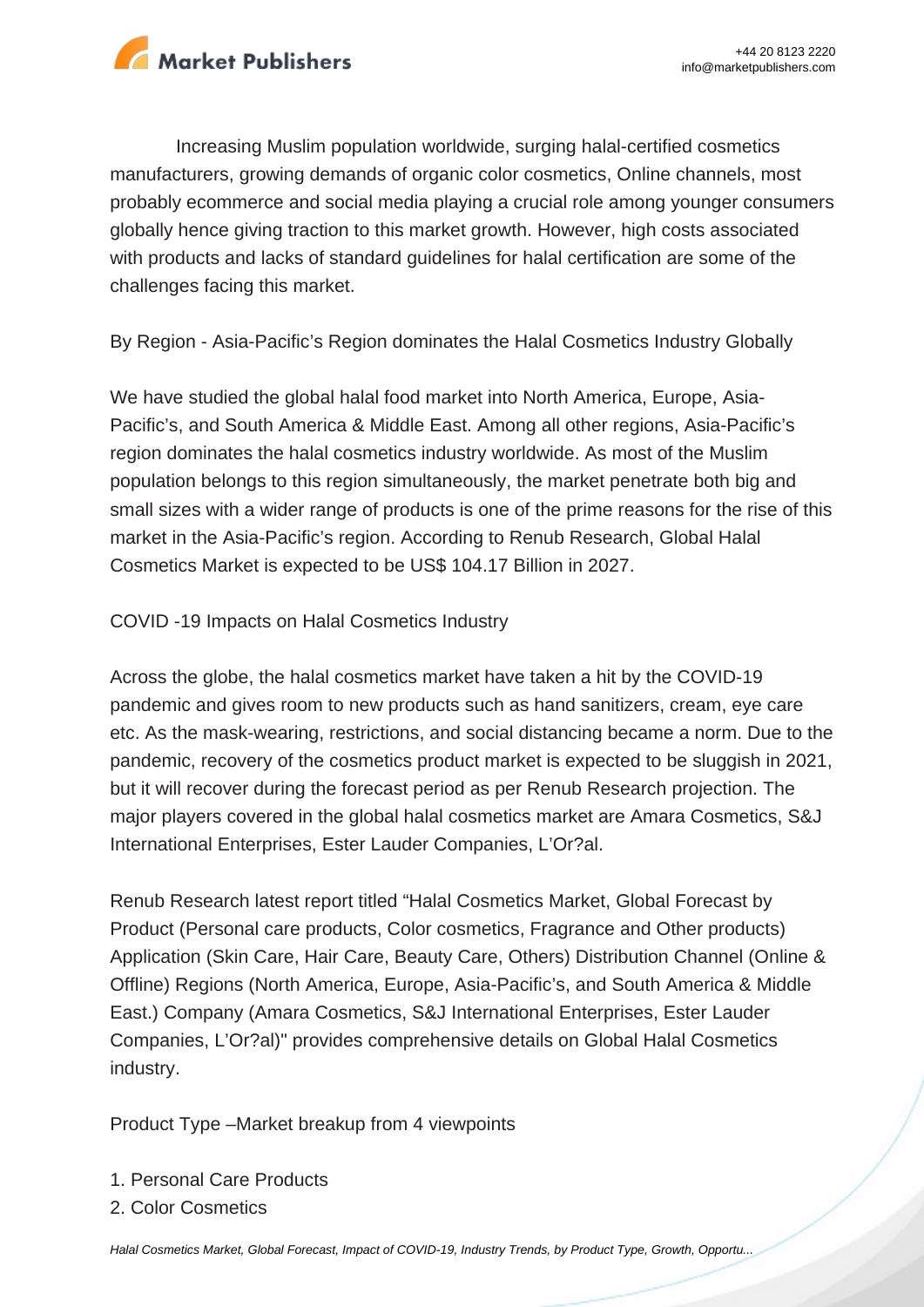

- 3. Fragrances
- 4. Other Products

Applications – Market breakup from 4 viewpoints

- 1. Skin Care
- 2. Hair Care
- 3. Beauty Care
- 4. Other

Distribution Channels – Market breakup from 2 viewpoints

- 1. Online
- 2. Offline

Region – Market breakup from 5 viewpoints

- 1. North America
- 2. Europe
- 3. Asia-Pacific
- 4. South America
- 5. Middle East and Africa

All key players has been covered from 3 viewpoints

**Overview**  Recent Development Revenue

Company Analysis

- 1. Amara Cosmetics
- 2. S&J International Enterprises
- 3. Ester Lauder Companies
- 4. L'Or?al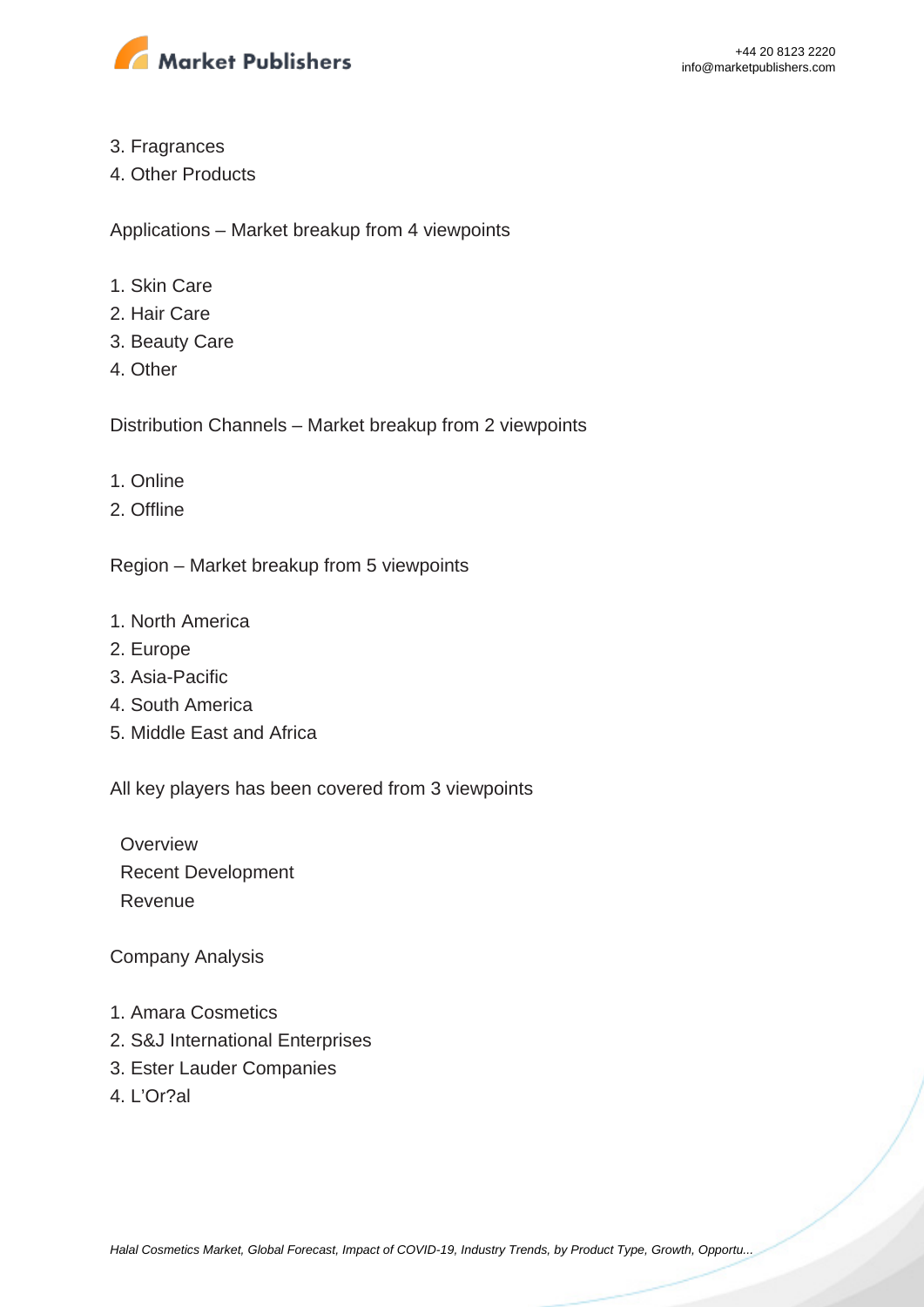

# **Contents**

- **1. INTRODUCTION**
- **2. RESEARCH & METHODOLOGY**
- **3. EXECUTIVE SUMMARY**

### **4. MARKET DYNAMICS**

- 4.1 Growth Drivers
- 4.2 Challenges

# **5. GLOBAL HALAL COSMETIC MARKET**

#### **6. MARKET SHARE ANALYSIS**

6.1 By Products Type 6.2 By Applications 6.3 By Distribution Channels 6.4 By Regions

### **7. PRODUCT – GLOBAL HALAL COSMETIC MARKET**

7.1 Personal Care Products 7.2 Color Cosmetics 7.3 Fragrances 7.4 Other Products

### **8. APPLICATIONS – GLOBAL HALAL COSMETIC MARKET**

8.1 Skin Care 8.2 Hair Care 8.3 Beauty Care 8.4 Other

### **9. DISTRIBUTION CHANNELS – GLOBAL HALAL COSMETIC MARKET**

[Halal Cosmetics Market, Global Forecast, Impact of COVID-19, Industry Trends, by Product Type, Growth, Opportu...](https://marketpublishers.com/report/consumers_goods/cosmetics/halal-cosmetics-market-global-forecast-impact-of-covid-19-industry-trends-by-product-type-growth-opportunity-company-analysis.html)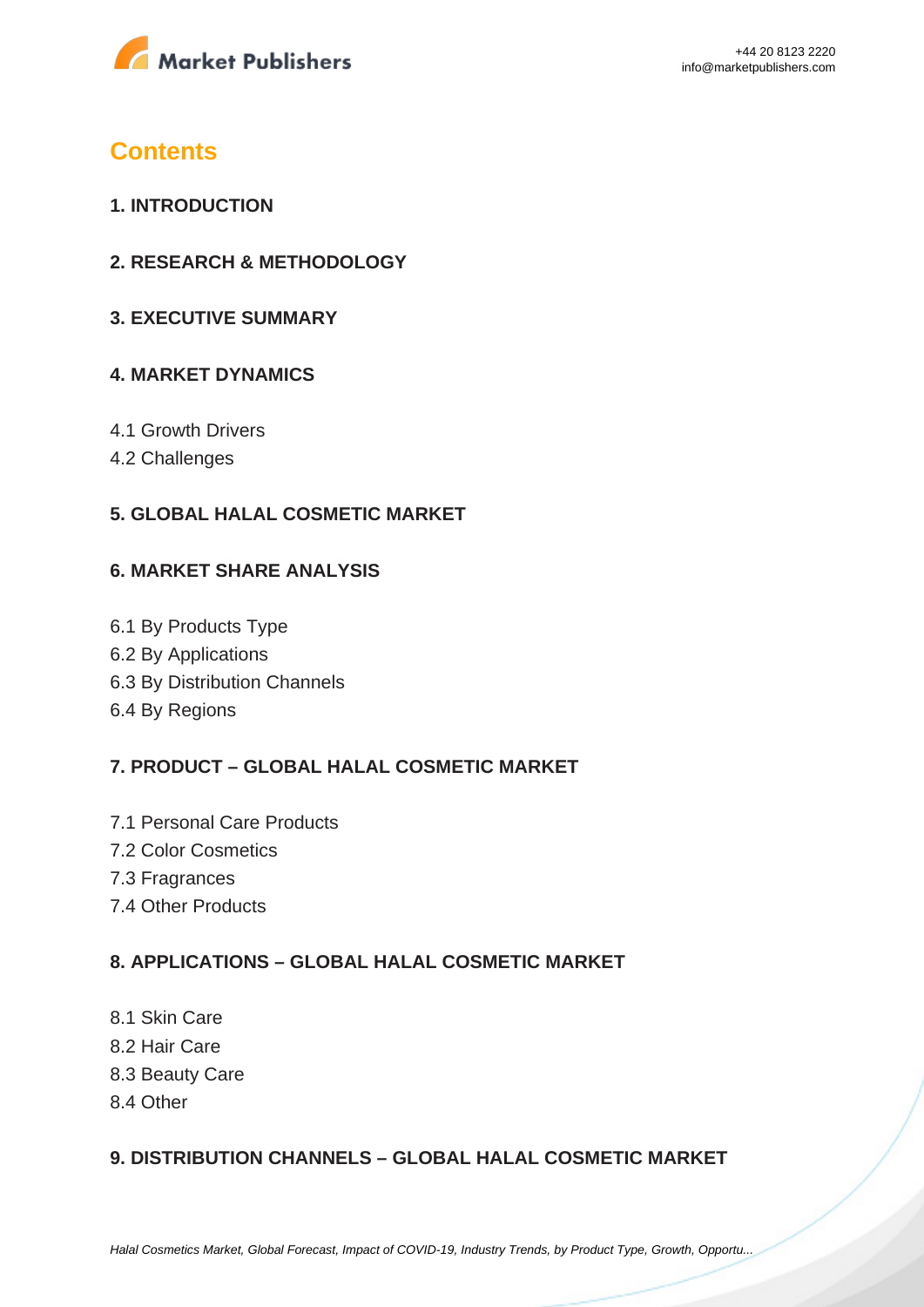

9.1 Online

9.2 Offline

# **10. REGION – GLOBAL HALAL COSMETIC MARKET**

- 10.1 North America
- 10.2 Europe
- 10.3 Asia-Pacific
- 10.4 South America
- 10.5 Middle East and Africa

# **11. COMPANY ANALYSIS**

- 11.1 Amara Cosmetics
	- 11.1.1 Overview
	- 11.1.2 Recent Development
	- 11.1.3 Revenue
- 11.2 S&J International Enterprises
	- 11.2.1 Overview
	- 11.2.2 Recent Development
- 11.2.3 Revenue
- 11.3 Ester Lauder Companies
	- 11.3.1 Overview
	- 11.3.2 Recent Development
- 11.3.3 Revenue
- 11.4 L'Or?al
	- 11.4.1 Overview
	- 11.4.2 Recent Development
	- 11.4.3 Revenue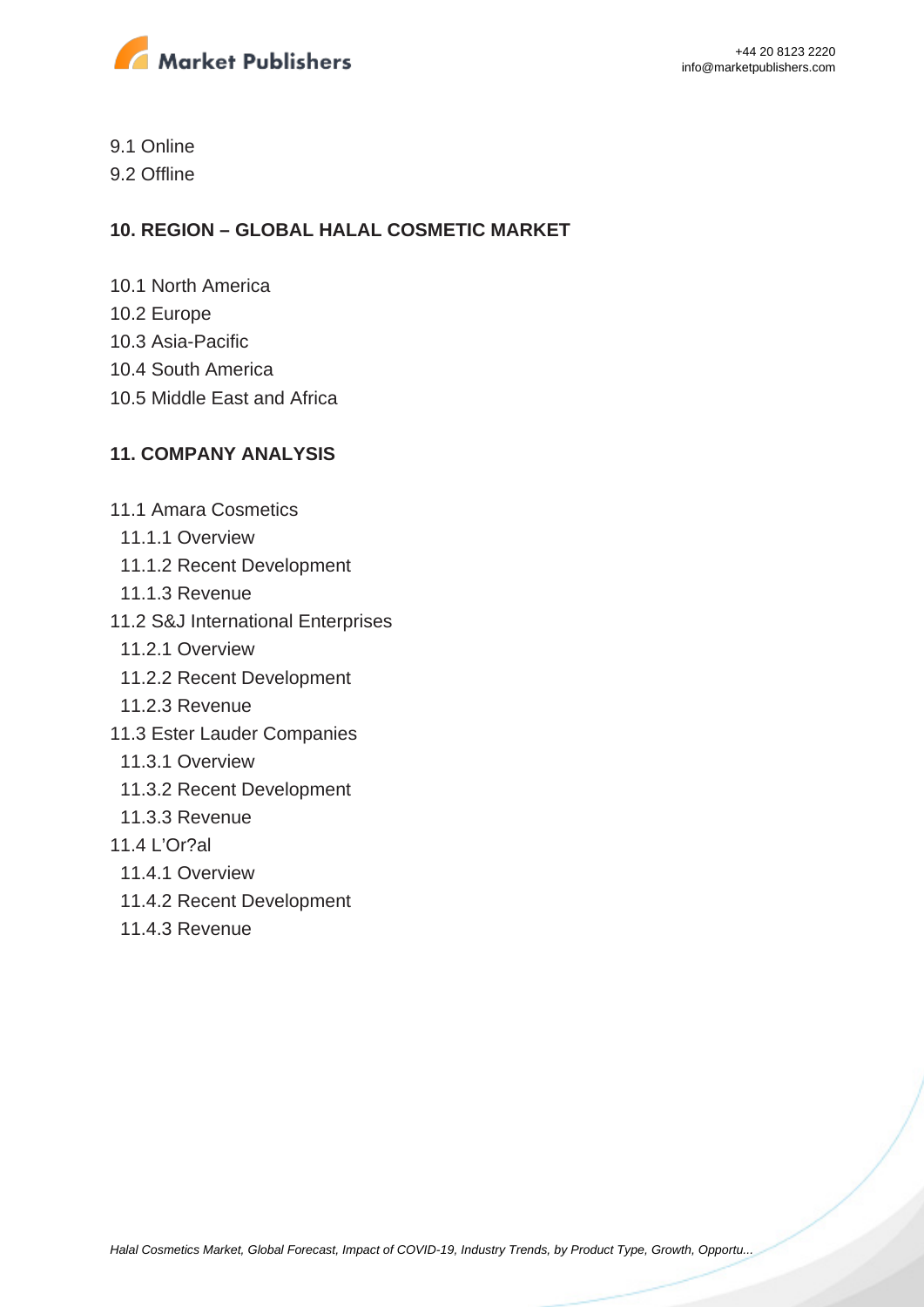

# **List Of Figures**

### **LIST OF FIGURES:**

Figure-01: Global Halal Cosmetic Market (Billion US\$), 2016 – 2020 Figure-02: Forecast for – Global Halal Cosmetic Market (Billion US\$), 2021 – 2027 Figure-03: Products Type – Personal Care Products Types Market (Billion US\$), 2016 – 2020 Figure-04: Products Type – Forecast for Personal Care Products Types Market (Billion US\$), 2021 – 2027 Figure-05: Products Type – Color Cosmetics Market (Billion US\$), 2016 – 2020 Figure-06: Products Type – Forecast for Color Cosmetics Market (Billion US\$), 2021 – 2027 Figure-07: Products Type – Fragrances Market (Billion US\$), 2016 – 2020 Figure-08: Products Type – Forecast for Fragrances Market (Billion US\$), 2021 – 2027 Figure-09: Application – Hair Care Market (Billion US\$), 2016 – 2020 Figure-10: Application – Forecast for Hair Care Market (Billion US\$), 2021 – 2027 Figure-11: Application – Skin Care Market (Billion US\$), 2016 – 2020 Figure-12: Application – Forecast for Skin Care Market (Billion US\$), 2021 – 2027 Figure-13: Application – Face Care Market (Billion US\$), 2016 – 2020 Figure-14: Application – Forecast for Face Care Market (Billion US\$), 2021 – 2027 Figure-15: Application – Beauty Care Market (Billion US\$), 2016 – 2020 Figure-16: Application – Forecast for Fragrances Market (Billion US\$), 2021 – 2027 Figure-17: Distribution Channels – Online Market (Billion US\$), 2016 – 2020 Figure-18: Distribution Channels – Forecast for Online Market (Billion US\$), 2021 – 2027 Figure-19: Distribution Channels – Offline Market (Billion US\$), 2016 – 2020 Figure-20: Distribution Channels – Forecast for Offline Market (Billion US\$), 2021 – 2027 Figure-21: North America – Halal Cosmetic Market (Billion US\$), 2017 – 2020 Figure-22: North America – Forecast for Halal Cosmetic Market (Billion US\$), 2021 – 2027 Figure-23: Latin America – Halal Cosmetic Market (Billion US\$), 2017 – 2020 Figure-24: Latin America – Forecast for Halal Cosmetic Market (Billion US\$), 2021 – 2027 Figure-25: Middle East & Africa – Halal Cosmetic Market (Billion US\$), 2017 – 2020 Figure-26: Middle East & Africa – Forecast for Halal Cosmetic Market (Billion US\$), 2021 – 2027 Figure-27: Europe – Halal Cosmetic Market (Billion US\$), 2017 – 2020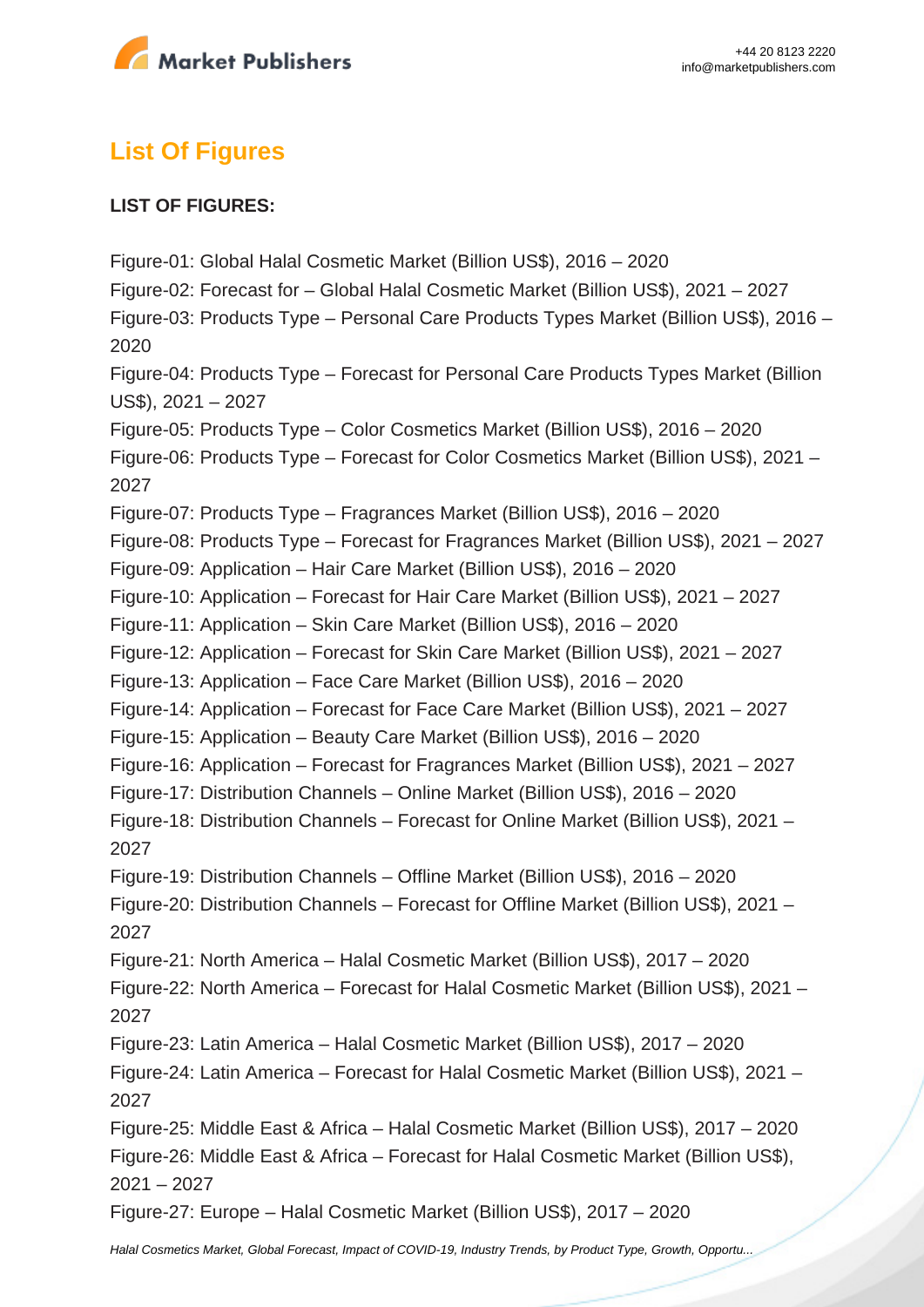

Figure-28: Europe – Forecast for Halal Cosmetic Market (Billion US\$), 2021 – 2027 Figure-29: Asia Pacific – Halal Cosmetic Market (Billion US\$), 2017 – 2020 Figure-30: Asia Pacific – Forecast for Halal Cosmetic Market (Billion US\$), 2021 – 2027 Figure-31: Amara Cosmetics – Global Revenue (Million US\$), 2017 – 2020 Figure-32: Amara Cosmetics – Forecast for Global Revenue (Million US\$), 2021 – 2027 Figure-33: S&J International Enterprises – Global Revenue (Million US\$), 2017 – 2020 Figure-34: S&J International Enterprises – Forecast for Global Revenue (Million US\$), 2021 – 2027 Figure-35: Ester Lauder Companies – Global Revenue (Million US\$), 2017 – 2020 Figure-36: Ester Lauder Companies – Forecast for Global Revenue (Million US\$), 2021 – 2027 Figure-37: L'Or?al – Global Revenue (Million US\$), 2017 – 2020

Figure-38: L'Or?al – Forecast for Global Revenue (Million US\$), 2021 – 2027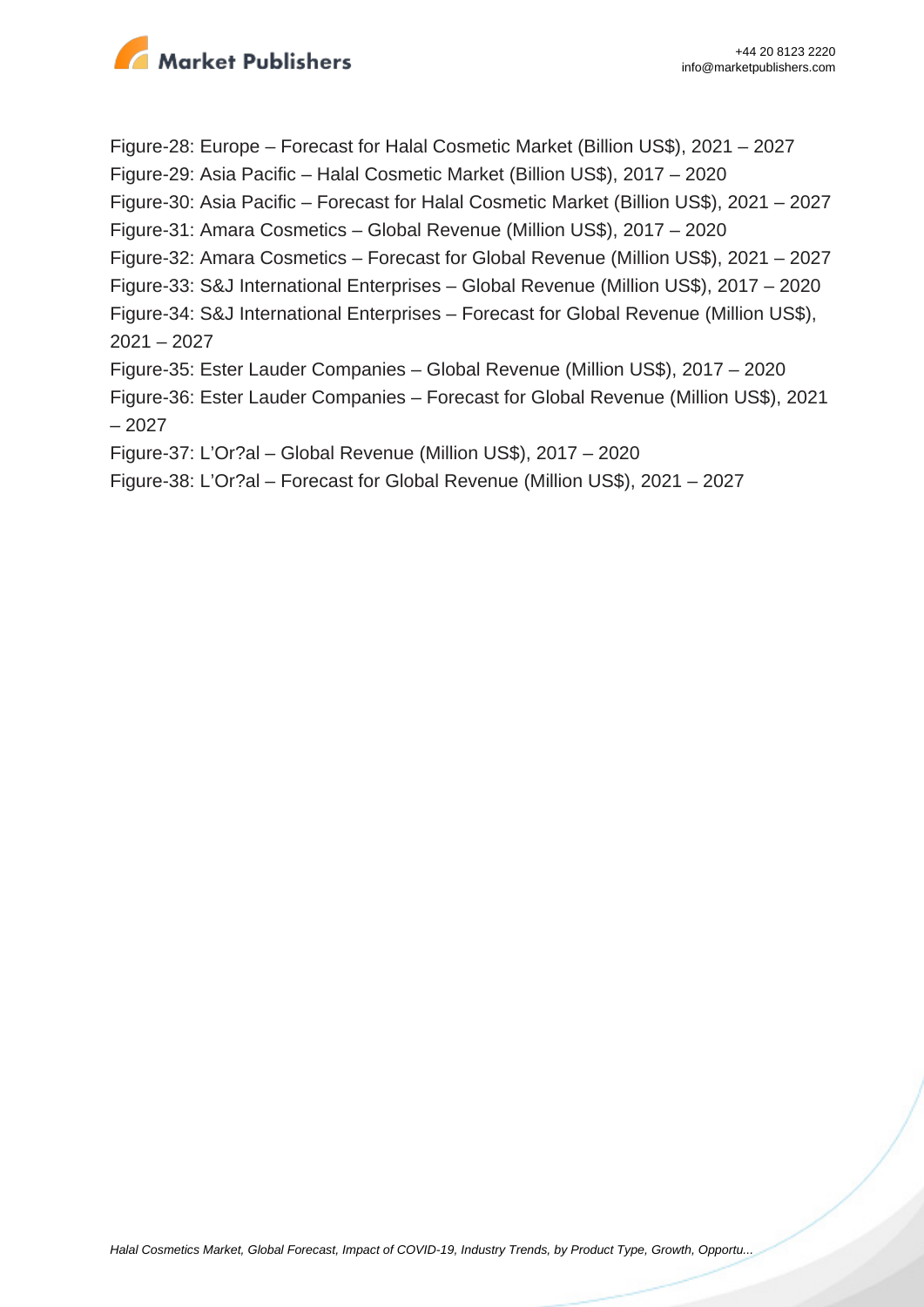

# **List Of Tables**

### **LIST OF TABLES:**

Table-1: Halal Cosmetic Market Share by Products Type (Percent), 2016 – 2020

Table-2: Forecast for – Halal Cosmetic Market Share by Products Type (Percent), 2021 – 2027

Table-3: Halal Cosmetic Market Share by Application (Percent), 2016 – 2020

Table-4: Forecast for – Halal Cosmetic Market Share by Application (Percent), 2021 – 2027

Table-5: Halal Cosmetic Market Share by Distribution Channel (Percent), 2016 – 2020

Table-6: Forecast for – Halal Cosmetic Market Share by Distribution Channel (Percent), 2021 – 2027

Table-7: Halal Cosmetic Market Share by Region (Percent), 2016 – 2020

Table-8: Forecast for – Halal Cosmetic Market Share by Region (Percent), 2021 – 2027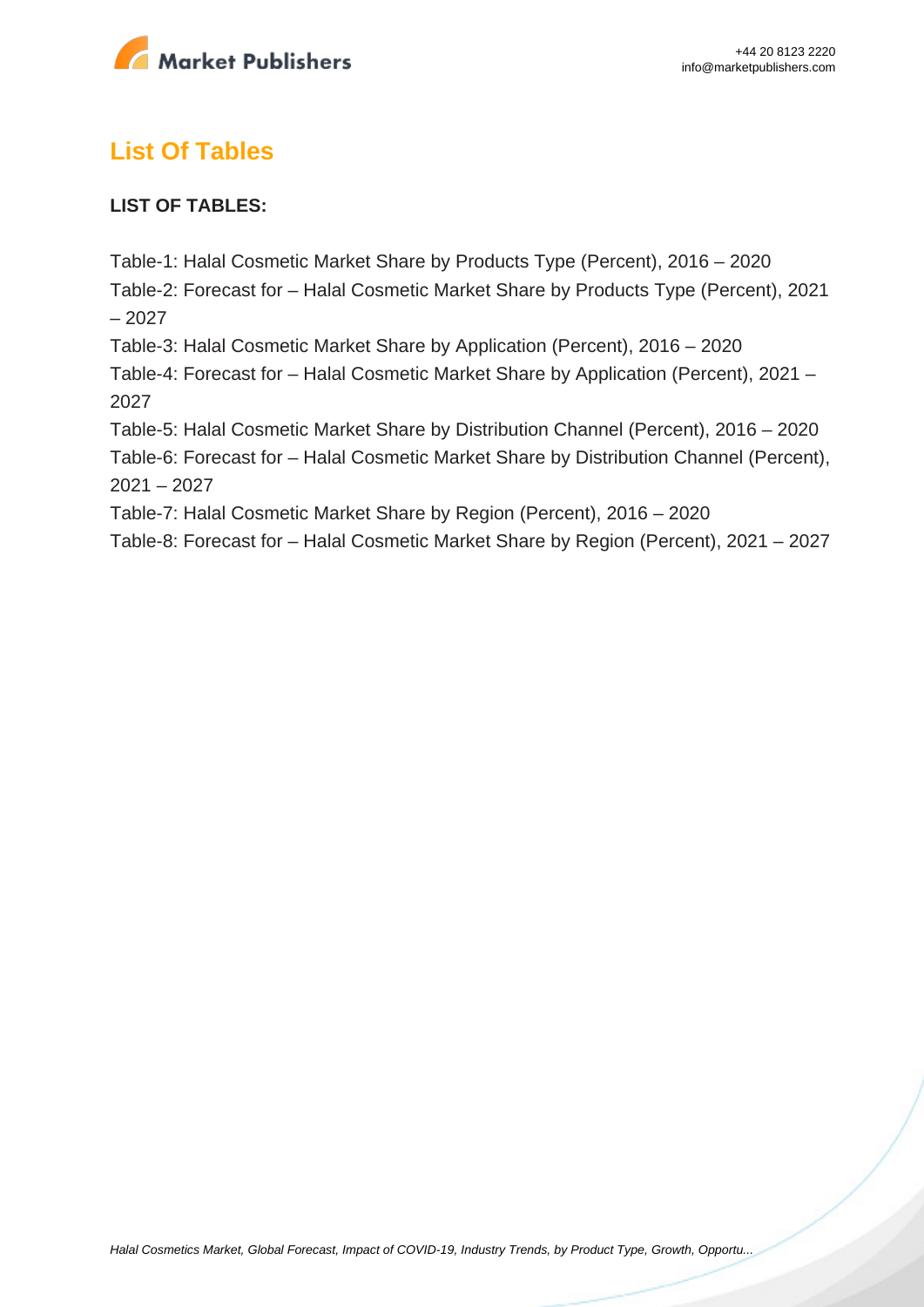

# I would like to order

Product name: Halal Cosmetics Market, Global Forecast, Impact of COVID-19, Industry Trends, by Product Type, Growth, Opportunity Company Analysis Product link: [https://marketpublishers.com/r/H0BA0367193BEN.html](https://marketpublishers.com/report/consumers_goods/cosmetics/halal-cosmetics-market-global-forecast-impact-of-covid-19-industry-trends-by-product-type-growth-opportunity-company-analysis.html) Price: US\$ 2,290.00 (Single User License / Electronic Delivery) If you want to order Corporate License or Hard Copy, please, contact our Customer Service: [info@marketpublishers.com](mailto:info@marketpublishers.com)

# Payment

To pay by Credit Card (Visa, MasterCard, American Express, PayPal), please, click button on product page [https://marketpublishers.com/r/H0BA0367193BEN.html](https://marketpublishers.com/report/consumers_goods/cosmetics/halal-cosmetics-market-global-forecast-impact-of-covid-19-industry-trends-by-product-type-growth-opportunity-company-analysis.html)

To pay by Wire Transfer, please, fill in your contact details in the form below:

First name: Last name: Email: Company: Address: City: Zip code: Country: Tel: Fax: Your message:

\*\*All fields are required

Custumer signature

Please, note that by ordering from marketpublishers.com you are agreeing to our Terms & Conditions at<https://marketpublishers.com/docs/terms.html>

To place an order via fax simply print this form, fill in the information below and fax the completed form to +44 20 7900 3970